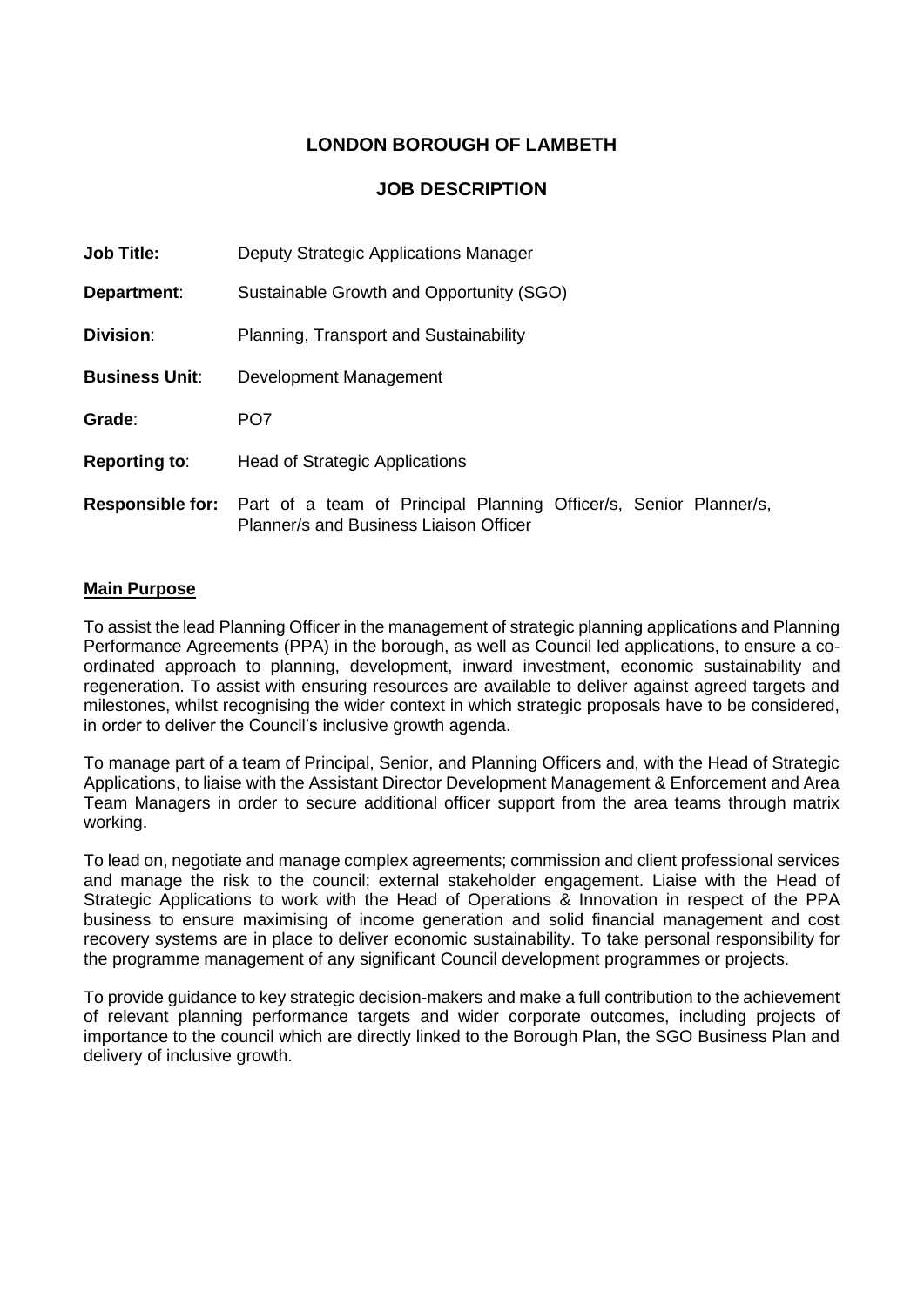### **Principal Accountabilities**

- 1. To assist with leading the development, and managing the delivery, of a comprehensive strategic planning applications programme, utilising PPAs and other income generating mechanisms, consistent with the council's wider Borough Plan objectives.
- 2. To assist the Head of Strategic Applications in liaising with the Assistant Director Development Management & Enforcement and the Area Team Managers, as required, in leading and coordinating on a range of strategic planning applications, as well as council led projects (of all sizes), complex PPAs, development proposals or projects across the borough. This includes leading on negotiations (with applicants/prospective developers and representatives of other parts of the Council), carrying out research and preparing and presenting all types of reports to senior stakeholders (including councillors and at council meetings).
- 3. To assist with the project management and the allocation of agreements to a team, ensuring that cases are handled within target and compulsory timescales and within the financial parameters set by each agreement.
- 4. To assist the Head of Strategic Applications in liaising with the Head of Operations & Innovation (in particular in relation to PPAs) to ensure that systems are in place to maximise income generation in line with relevant legislation and solid financial processes are in place for reporting as needed.
- 5. To be responsible for negotiating complex S106 legal agreements and other funding agreements contributing to the multi-million-pound income for the authority. To liaise with the Head of Strategic Applications in dealing with legal challenges to the High Court and council decisions where appropriate.
- 6. To contribute towards the preparation of planning and site briefs for major development sites of strategic importance to the council, as required, and act as a thematic lead for areas of strategic interest for the council.
- 7. To take responsibility for providing borough-wide strategic development management advice and information, establishing close working relationships with Sustainable Growth and Opportunity colleagues, and other key internal and external stakeholders, to deliver corporate objectives through the planning process. This will include public, private, voluntary and community sectors as required.
- 8. To contribute to the development of a strategic planning function including the review of the London Plan, local planning policy documents and the formulation of new strategic policies and site proposals to promote the council's regeneration framework and to provide an integrated approach to planning, regeneration and development issues.
- 9. To contribute to the review and preparation of the Local Plan (or successor documents) as required, and to help formulate new policies, guidance and formal responses to consultations.
- 10. To produce professional advice, briefing information, and reports on significantly complex and/or contentious planning applications and pre-applications, including significant and important council-led applications, development proposals and policy issues to appropriate individuals and bodies at all levels of the council's governance arrangements (including Cabinet, Councillors, Growth Board, Growth & Investment Panel, and Planning Applications Committee) and to external organisations as required.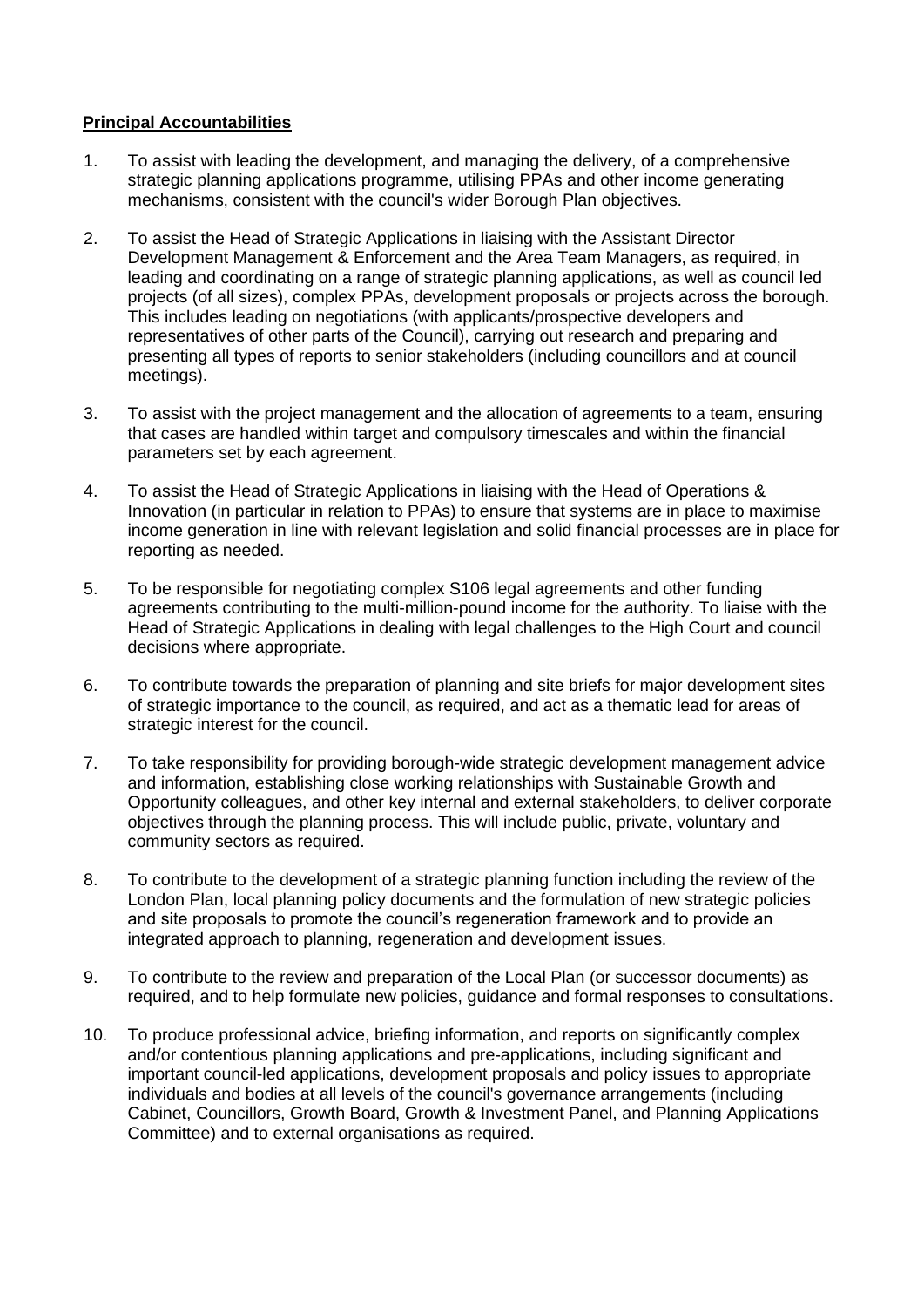- 11. To provide authorisation / final clearance of the full range of development management processes including consultation arrangements, delegated and committee reports.
- 12. To ensure robust and inclusive community engagement, provide advice and assistance to the public and other customers as and when necessary, and represent the Planning Service at public meetings and site visits to discuss development proposals.
- 13. To represent the Council by preparing and presenting expert and professional evidence at public inquiries, informal hearings and in court for the full range of applications.
- 14. To represent the Council at various external working groups at a local, regional and national level where appropriate (eg London Borough's Viability Group).
- 15. To maintain a thorough up-to-date knowledge of relevant law, policies, working practices and procedures.
- 16. To ensure that Members' Enquiries, Chief Executive's correspondence and formal complaints are appropriately responded to in compliance with established timescales and procedures.
- 17. To scope, commission and project manage consultants to deliver projects / work programmes, including the management of allocated budgets.
- 18. To deputise for the Assistant Director Development Management & Enforcement and Director of Planning, Transport and Sustainability when required, provide them with necessary support and advice across cases / projects. To advise the Chief Executive, Strategic Directors, Directors and other chief officers, senior members and external contacts on the full range of matters relating to development management issues and all types of strategic and complex applications.
- 19. To assist with the planning, programming and prioritisation of work/projects and actively contribute to the day-to-day management of the team, including providing advice, guidance, training and supervision to team members and developing and co-ordinating specific programmes and activities within the team, as agreed with the Head of Strategic Applications.
- 20. To ensure direct reports are managed effectively including appraisals, identifying training needs, and that all issues affecting team performance and individual welfare are identified and acted on. To provide direction, support and development of part of a team (including professional services consultants where appointed).
- 21. To liaise with the Assistant Director Development Management & Enforcement and Area Team Managers, as required, to secure additional officer resources through a matrix management process, to support the delivery of the main service areas.
- 22. The post holder may be required to manage staff and lead consultants commissioned in relation to specific projects, appropriate to the level of the grade.
- 23. To act as Presenting or Presiding Officer at the Council's Planning Applications Committee as required.
- 24. At all times to carry out the responsibilities of the post with due regard to the council's policies regarding Equal Opportunities, Diversity, Health and Safety and Data Protection Acts.
- 25. To take responsibility, appropriate to the post for tackling racism and promoting good race, ethnic and community relations.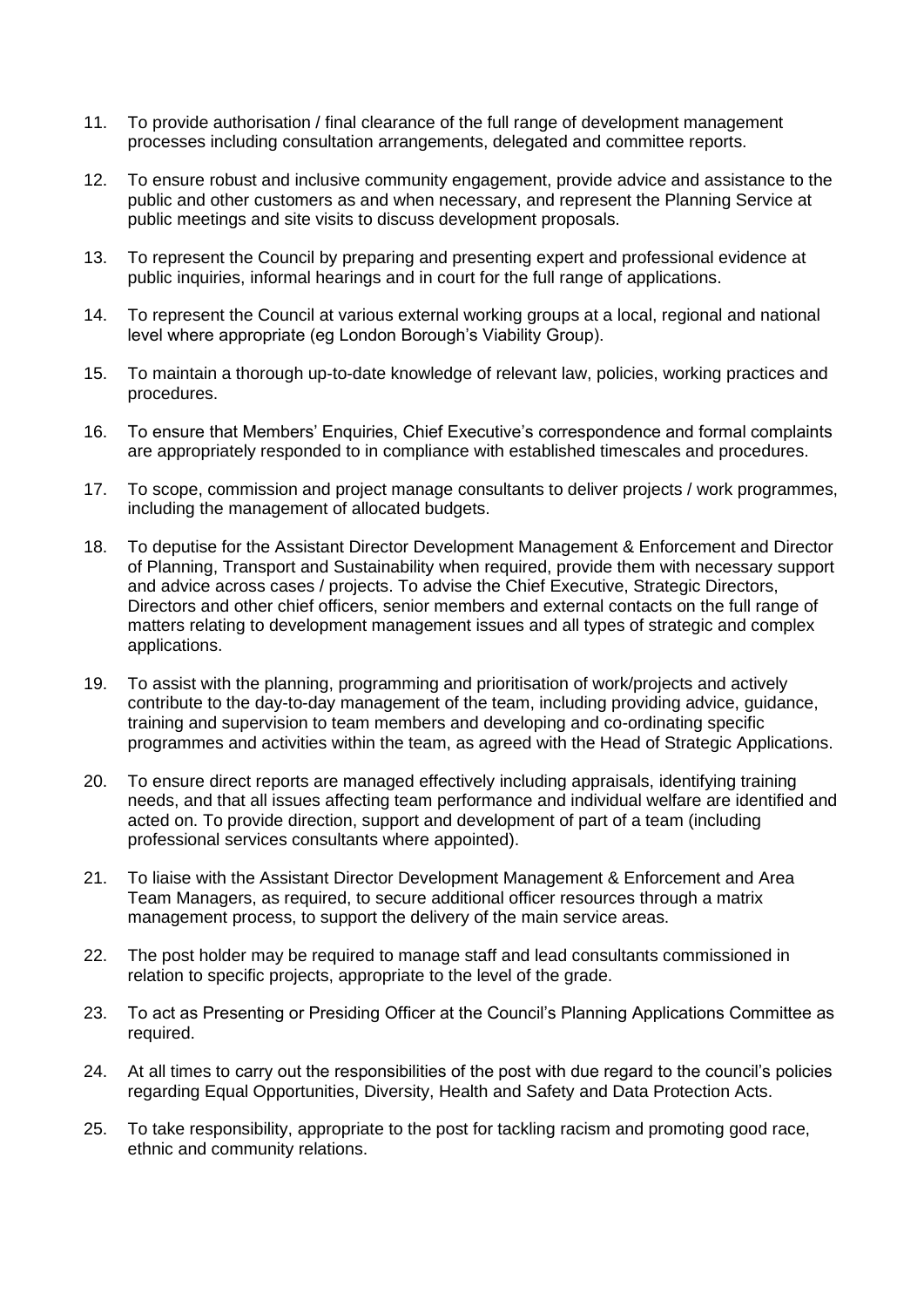- 26. To assist the Head of Strategic Applications with his/her responsibility for any relevant budgets including procurement and income such as Planning Performance Agreements and any necessary work with the Head of Operations & Innovation to ensure effective financial management including cost recovery.
- 27. The post holder should be prepared to work outside of normal hours, including attending evening meetings, and occasional weekend working.
- 28. The post holder's decision-making authority is determined by council policy and procedures.
- 29. To work flexibly in undertaking the duties and responsibilities of this job and participate as required in multi-disciplinary and cross-organisational groups and task teams. To carry out any other similar or related duties commensurate with the post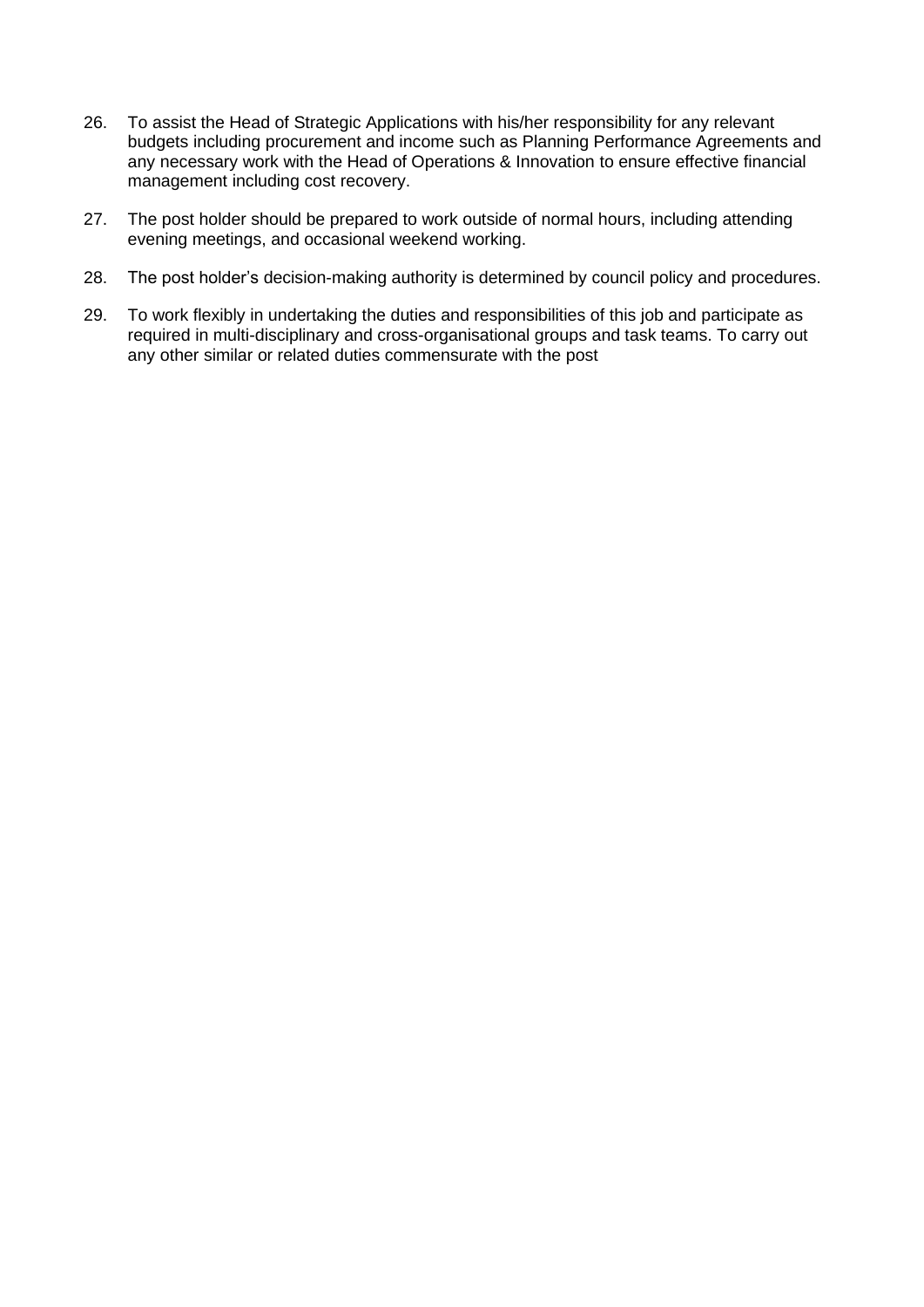# **LONDON BOROUGH OF LAMBETH Job Specification**

## **Deputy Head of Strategic Applications (Development Management) PO7**

It is a requirement that in your written supporting statement you give evidence or examples of your proven experience for essential criteria.

You should expect that all essential criteria listed below will be assessed as part of the interview and assessment process should you be shortlisted.

If you are applying under the Disability Confident scheme, you will need to give evidence or examples of your proven experience in the areas marked with a "Tick"  $(\checkmark)$  on the person specification when you complete the application form.

Disability Confident is a scheme that is designed to help you recruit and retain disabled people and people with health conditions for their skills and talent. If the candidate meets all the essential role criteria – a guaranteed interview should be undertaken.



| clearly for each grade. |                | For link/career graded post, please mark knowledge, experience, and behaviours                                                                                      |                |
|-------------------------|----------------|---------------------------------------------------------------------------------------------------------------------------------------------------------------------|----------------|
| Qualification           | Q <sub>1</sub> | An RTPI-recognised degree level<br>qualification in Town Planning or equivalent                                                                                     | A $\checkmark$ |
|                         | Q <sub>2</sub> | Eligible for Membership of the Royal<br><b>Town Planning Institute</b>                                                                                              |                |
| Key<br><b>Knowledge</b> | K1             | Thorough knowledge of all relevant planning<br>legislation, policies and procedures.                                                                                |                |
|                         | K <sub>2</sub> | Knowledge and awareness of current issues<br>and developments affecting planning, growth,<br>urban regeneration and local government in<br>London.                  | $A \checkmark$ |
|                         | K <sub>3</sub> | Strong knowledge of project and programme<br>management methodologies such as<br><b>PRINCE2 and Managing Successful</b><br>Programmes (MSP) and Agile methodologies |                |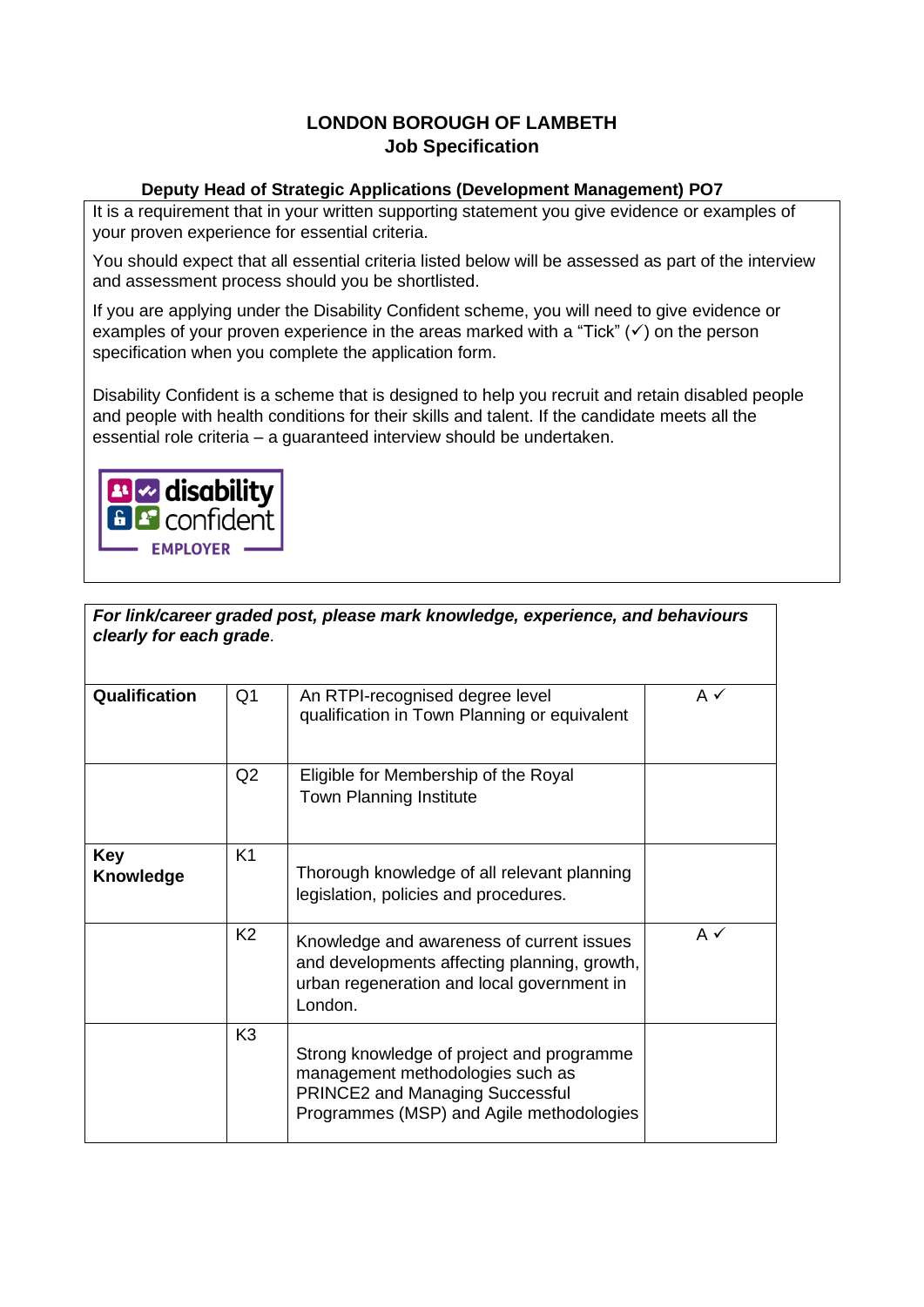| <b>Relevant</b><br><b>Experience</b> | E1             | Extensive experience of Town Planning work,<br>including significant experience of<br>development management work with<br>responsibility for management of a team of<br>planning officers dealing with strategic<br>planning proposals and related matters,<br>including Planning Performance Agreements. | A✓             |
|--------------------------------------|----------------|-----------------------------------------------------------------------------------------------------------------------------------------------------------------------------------------------------------------------------------------------------------------------------------------------------------|----------------|
|                                      | E2             | Experience of providing advice to<br>councillors, senior officers, developers<br>and the public on all aspects of strategic<br>planning proposals and related matters.                                                                                                                                    | A✓             |
|                                      | E <sub>3</sub> | Experience of working with and providing<br>advice to appropriate individuals and bodies<br>at all levels of the council's governance<br>arrangements who interact with the planning<br>system.                                                                                                           |                |
|                                      | E <sub>4</sub> | Experience of negotiating planning<br>obligations in respect of complex<br>development proposals with internal<br>stakeholders and developers and other<br>external parties including partners, and<br>resolving conflicts.                                                                               | A $\checkmark$ |
|                                      | E <sub>6</sub> | Experience of dealing with all types of<br>planning appeal, including giving<br>evidence at public inquiries                                                                                                                                                                                              | $A \checkmark$ |
|                                      | E7             | Experience of work at a high level of<br>advocacy and sensitivity in dealing with<br>contentious information, combined with a<br>particular awareness of political sensitivities.                                                                                                                         |                |
|                                      | E <sub>8</sub> | Direct management and development of staff<br>and clienting of project consultants in the<br>delivery of projects / programmes                                                                                                                                                                            |                |
|                                      | E <sub>9</sub> | Stakeholder and partnership management<br>within the public sector or similar<br>environment, building support and<br>maintaining a high level<br>of commitment through communications and<br>effective influencing skills.                                                                               | A $\checkmark$ |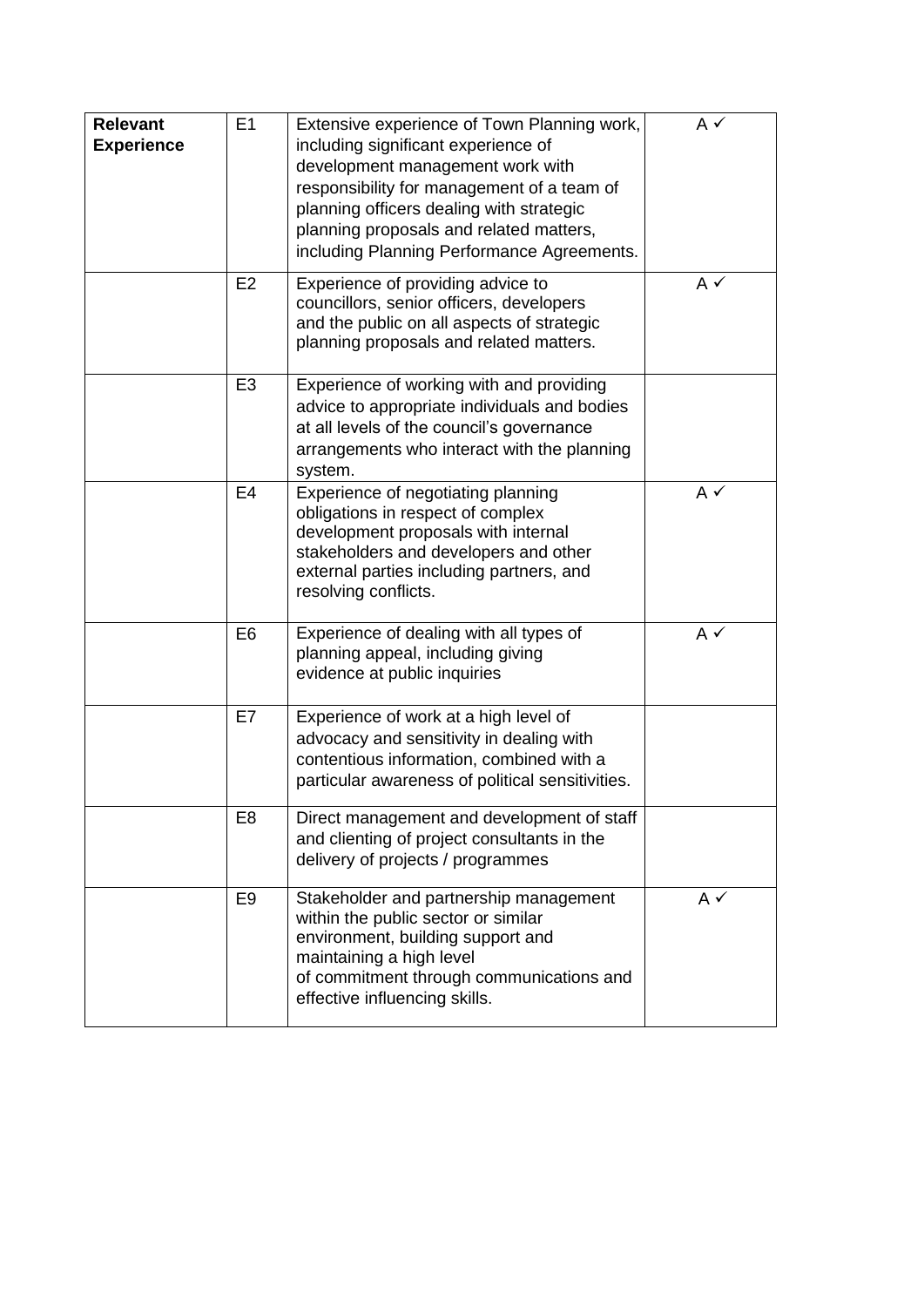| <b>Core behaviours</b>                                                                                                                                                                                                                                                   |    |
|--------------------------------------------------------------------------------------------------------------------------------------------------------------------------------------------------------------------------------------------------------------------------|----|
| <b>Focuses on People</b><br>Is about considering the people who our work affects,<br>internally and externally. It's about treating people fairly and<br>improving the lives of those we impact. It's about ensuring<br>we have the right processes in place.            | A✓ |
| <b>Takes Ownership</b>                                                                                                                                                                                                                                                   |    |
| Is about being proactive and owning our personal objectives.<br>It's about seizing opportunities, driving excellence, engaging<br>with the council's objectives, and furthering our professional<br>development.                                                         |    |
| <b>Works Collaboratively</b>                                                                                                                                                                                                                                             |    |
| Is about helping each other, developing relationships and<br>understanding other people's roles. It's about working<br>together with colleagues, partners and customers to earn<br>their respect and get the best results.                                               |    |
| <b>Communicates Effectively</b><br>Is about how we talk, write and engage with others. It's<br>about using simple, clear and open language to establish<br>positive relationships with others. It's also about how you<br>listen and make yourself open to conversation. |    |
| <b>Focuses on Results</b>                                                                                                                                                                                                                                                |    |
| Is about ambition and achievement. It's about orienting                                                                                                                                                                                                                  |    |
| ourselves towards the end product and considering the effect<br>of our service. It's about making the right impact, having the                                                                                                                                           |    |
| right result and changing things for the better.                                                                                                                                                                                                                         |    |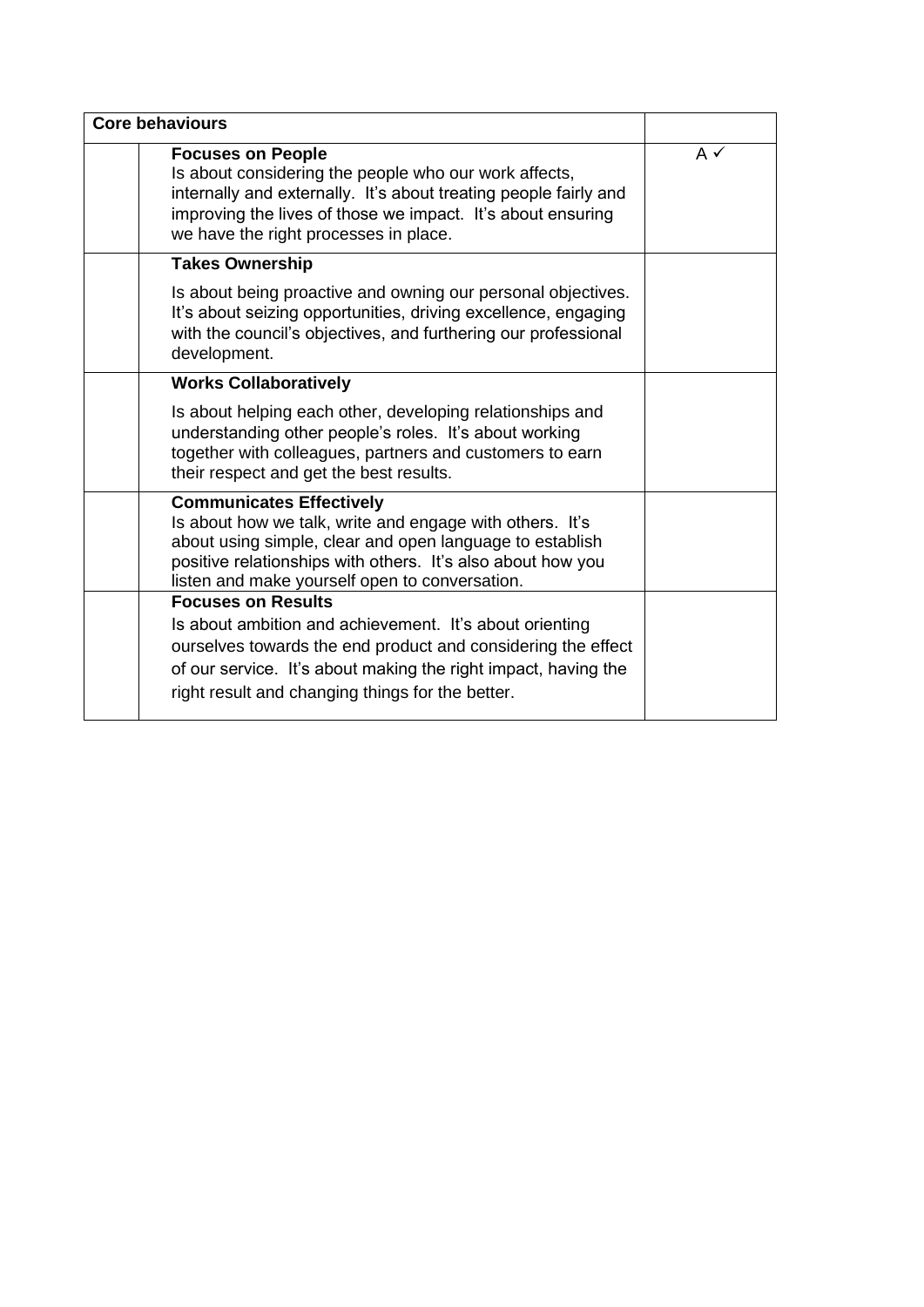## **Market Supplement Payment Criteria for Planning, Building Control and Transport Professional Officers**

### **1. Background**

Following sustained difficulties in recruiting and retaining planning and building control professional officers, a market supplement payment scheme was developed. The scheme was introduced in May 2016 and has the following key features:

- a. To introduce a market supplement of 7% for Development Management, Strategy Planning and Policy, Building Control and Transport professional officers defined by a set of rules or criteria.
- b. To allow the scheme to be withdrawn by giving three months' notice to staff and for variation of the rates of additional pay after a notification period of ten days.

The detailed scheme set out below has been developed in consultation with the Council's Human Resource and Legal teams.

### **2. Description of Scheme**

The scheme provides for a market supplement payment of 7% of basic salary to be paid with each month's salary (20% for the Head of Building Control post only).

The market supplement payment is not a contractual entitlement.

The scheme will commence on 1 May 2016 and staff in a qualifying post will receive the payment from that date. The first payment is due with that month's salary in the middle of that month, but will be backdated if necessary.

#### **3. Awarding criteria**

The market supplement payment will be paid to staff in accordance with the following criteria:

- Market supplement payments are only applicable to posts that have been identified as eligible to receive the market supplement payment.
- − Both full-time and part-time staff with a contract of employment are eligible for the payment.
- − Staff who take up an eligible post after the start of a month are eligible for a pro-rata payment from their start date, in post, with their first month's salary.
- If staff are promoted or seconded to another post eligible for the supplement then the payment will be awarded on a pro-rata basis.
- − Where staff are promoted from a post identified as eligible for the supplement to one which is not, payment will be pro-rated for their time in the qualifying post.